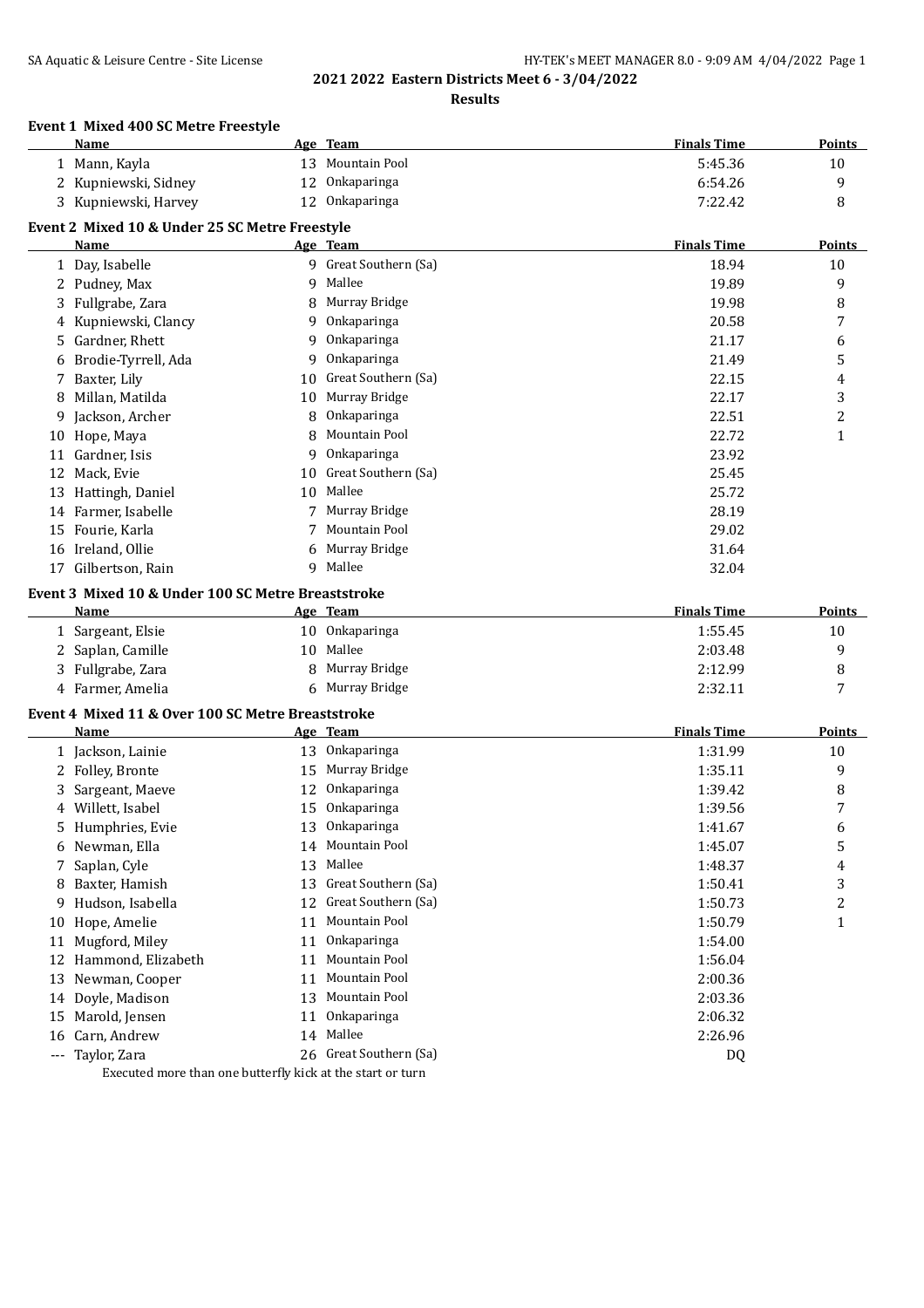**Results**

|                     | (Event 4 Mixed 11 & Over 100 SC Metre Breaststroke)<br>Name       |    | Age Team                                                                     | <b>Finals Time</b> | Points        |
|---------------------|-------------------------------------------------------------------|----|------------------------------------------------------------------------------|--------------------|---------------|
|                     | --- Bressington, Alexandra                                        |    | 11 Mallee                                                                    | DQ                 |               |
|                     |                                                                   |    | At the turn or finish did not touch with both hands simultaneously/separated |                    |               |
|                     | Event 5 Mixed 10 & Under 50 SC Metre Backstroke                   |    |                                                                              |                    |               |
|                     | Name                                                              |    | Age Team                                                                     | <b>Finals Time</b> | <b>Points</b> |
|                     | 1 Day, Isabelle                                                   |    | 9 Great Southern (Sa)                                                        | 47.16              | 10            |
|                     | 2 Saplan, Josh                                                    | 8  | Mallee                                                                       | 53.92              | 9             |
| 3                   | Marold, Charlotte                                                 | 9  | Onkaparinga                                                                  | 55.58              | 8             |
| 4                   | Ireland, Charlie                                                  | 10 | Murray Bridge                                                                | 56.63              | 7             |
| 5.                  | Hall, Audrey                                                      | 9  | Great Southern (Sa)                                                          | 57.98              | 6             |
| 6                   | Saplan, Camille                                                   | 10 | Mallee                                                                       | 59.48              | 5             |
| 7                   | Martins, Louis                                                    | 9  | Onkaparinga                                                                  | 59.61              | 4             |
| 8                   | Gardner, Isis                                                     | 9  | Onkaparinga                                                                  | 1:17.11            | 3             |
|                     | Event 6 Mixed 11 & Over 50 SC Metre Backstroke                    |    |                                                                              |                    |               |
|                     | Name                                                              |    | Age Team                                                                     | <b>Finals Time</b> | <b>Points</b> |
|                     | 1 Newman, Bailey                                                  |    | 17 Mountain Pool                                                             | 32.03              | 10            |
|                     | 2 Starr, Annabelle                                                | 14 | <b>Mountain Pool</b>                                                         | 36.80              | 9             |
| 3                   | Evans, Charlotte                                                  | 13 | Onkaparinga                                                                  | 37.03              | 8             |
| 4                   | Coneybeer, Dante                                                  | 14 | Great Southern (Sa)                                                          | 39.97              | 7             |
| 5                   | Ratzmer, Haylee                                                   | 14 | <b>Mountain Pool</b>                                                         | 40.82              | 6             |
| 6                   | Smith, Keeley                                                     | 14 | Murray Bridge                                                                | 41.19              | 5             |
| 7                   | Bruce, Zoe                                                        | 18 | Great Southern (Sa)                                                          | 42.53              | 4             |
| 8                   | Ireland, Ella                                                     | 12 | Murray Bridge                                                                | 43.90              | 3             |
| 9                   | Fourie, Emma                                                      | 12 | Mountain Pool                                                                | 44.54              | 2             |
| 10                  | Stringer, April                                                   | 14 | Great Southern (Sa)                                                          | 45.17              | 1             |
| 11                  | <b>Bickley, Darius</b>                                            | 14 | Great Southern (Sa)                                                          | 46.37              |               |
| 12                  | Hudson, Isabella                                                  | 12 | Great Southern (Sa)                                                          | 48.02              |               |
| 13                  | Hammond, Elizabeth                                                | 11 | Mountain Pool                                                                | 48.04              |               |
|                     | 14 Hateley, Samuel                                                | 12 | Great Southern (Sa)                                                          | 48.31              |               |
| 15                  | Gibbins, Ella                                                     | 12 | Great Southern (Sa)                                                          | 48.91              |               |
| 16                  | Saplan, Cyle                                                      |    | 13 Mallee                                                                    | 50.37              |               |
| 17                  | Gardner, Piper                                                    | 11 | Onkaparinga                                                                  | 50.47              |               |
| 18                  | Doyle, Madison                                                    | 13 | Mountain Pool                                                                | 51.84              |               |
| 19                  | Saplan, Chloe                                                     | 12 | Mallee                                                                       | 52.17              |               |
| 20                  | Carn, Melissa                                                     |    | 19 Mallee                                                                    | 56.39              |               |
|                     | 21 Bressington, Alexandra                                         |    | 11 Mallee                                                                    | 58.53              |               |
|                     | 22 Evans, Emily                                                   |    | 11 Mallee                                                                    | 1:02.21            |               |
|                     | 23 Hinze, Patrick                                                 |    | 12 Mountain Pool                                                             | 1:04.92            |               |
|                     | 24 Carn, Andrew                                                   |    | 14 Mallee                                                                    | 1:13.12            |               |
|                     | --- Marold, Jensen                                                |    | 11 Onkaparinga                                                               | DQ                 |               |
|                     | Swimmer left position on the back other than to initiate the turn |    |                                                                              |                    |               |
| $\qquad \qquad - -$ | Hicks, Ellyse                                                     |    | 15 Great Southern (Sa)                                                       | DQ                 |               |
|                     | Swimmer left position on the back other than to initiate the turn |    |                                                                              |                    |               |
|                     | --- Fromentin, William                                            |    | 13 Mountain Pool                                                             | <b>NS</b>          |               |
|                     | Event 7 Mixed 200 SC Metre IM                                     |    |                                                                              |                    |               |
|                     | <u>Name</u>                                                       |    | Age Team                                                                     | <b>Finals Time</b> | <b>Points</b> |

| <b>Name</b>         | Age Team            | <b>Finals Time</b> | Points |
|---------------------|---------------------|--------------------|--------|
| 1 Mann, Kayla       | Mountain Pool<br>13 | 3:02.96            | 10     |
| 2 Macdonald, Julia  | Onkaparinga<br>13   | 3:04.87            |        |
| 3 Macdonald, Lauren | Onkaparinga<br>11   | 3:48.98            |        |
| Carn, Peter         | Mallee<br>17        | 4:16.06            | -      |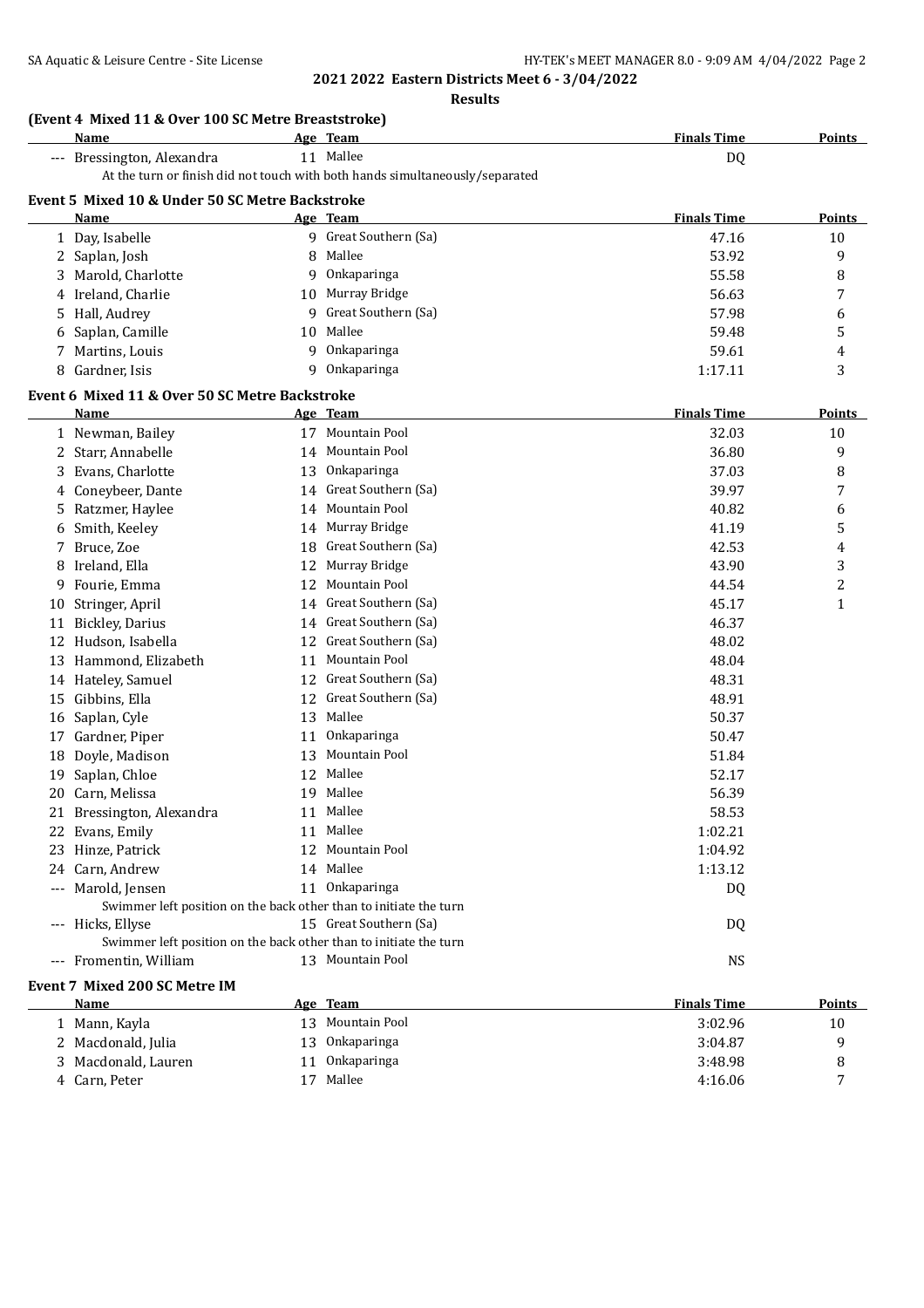**Results**

#### **Event 8 Mixed 10 & Under 25 SC Metre Backstroke**

|       | Name               | Age Team               | <b>Finals Time</b> | <b>Points</b> |
|-------|--------------------|------------------------|--------------------|---------------|
|       | 1 Gardner, Rhett   | 9 Onkaparinga          | 26.16              | 10            |
|       | 2 Pudney, Max      | 9 Mallee               | 26.40              | 9             |
|       | 3 Hope, Maya       | 8 Mountain Pool        | 27.29              | 8             |
|       | 4 Fullgrabe, Zara  | 8 Murray Bridge        | 27.61              | 7             |
|       | 5 Mack, Evie       | 10 Great Southern (Sa) | 29.84              | 6             |
|       | 6 Millan, Matilda  | 10 Murray Bridge       | 29.87              | 5             |
|       | 7 Jackson, Archer  | 8 Onkaparinga          | 30.57              | 4             |
|       | 8 Gardner, Isis    | 9 Onkaparinga          | 32.78              | 3             |
|       | 9 Hattingh, Daniel | 10 Mallee              | 32.97              | 2             |
| 10    | Farmer, Isabelle   | 7 Murray Bridge        | 34.11              | 1             |
|       | 11 Farmer, Amelia  | 6 Murray Bridge        | 35.66              |               |
| 12.   | Gilbertson, Rain   | 9 Mallee               | 36.46              |               |
| 13    | Ireland, Ollie     | 6 Murray Bridge        | 47.19              |               |
| $---$ | Fourie, Karla      | Mountain Pool          | <b>NS</b>          |               |

# **Event 9 Mixed 10 & Under 100 SC Metre Freestyle**

|    | Name                 |     | Age Team              | <b>Finals Time</b> | Points |
|----|----------------------|-----|-----------------------|--------------------|--------|
|    | 1 Evans, Thomas      |     | 10 Onkaparinga        | 1:31.89            | 10     |
|    | 2 Day, Isabelle      |     | 9 Great Southern (Sa) | 1:34.20            | 9      |
|    | 3 Sargeant, Elsie    | 10  | Onkaparinga           | 1:35.95            | 8      |
|    | 4 Ireland, Charlie   | 10  | Murray Bridge         | 1:40.59            |        |
|    | 5 Martins, Louis     |     | 9 Onkaparinga         | 1:40.61            | 6      |
|    | 6 Kupniewski, Clancy |     | 9 Onkaparinga         | 1:45.95            | 5      |
|    | 7 Marold, Charlotte  |     | 9 Onkaparinga         | 1:45.96            | 4      |
|    | 8 Hall, Audrey       |     | 9 Great Southern (Sa) | 1:48.52            | 3      |
|    | 9 Fullgrabe, Zara    |     | 8 Murray Bridge       | 1:54.37            | 2      |
| 10 | Millan, Matilda      | 10  | Murray Bridge         | 1:58.33            |        |
| 11 | Mack. Evie           | 10. | Great Southern (Sa)   | 2:04.91            |        |

## **Event 10 Mixed 11 & Over 100 SC Metre Freestyle**

|    | Name                  |    | Age Team            | <b>Finals Time</b> | <b>Points</b> |
|----|-----------------------|----|---------------------|--------------------|---------------|
|    | 1 Starr, Annabelle    |    | 14 Mountain Pool    | 1:09.91            | 10            |
| 2  | Evans, Steven         | 45 | <b>Onkaparinga</b>  | 1:10.86            | 9             |
| 3  | Jackson, Lainie       | 13 | Onkaparinga         | 1:11.57            | 8             |
| 4  | Smith, Keeley         | 14 | Murray Bridge       | 1:13.52            | 7             |
| 5. | Sargeant, Maeve       | 12 | Onkaparinga         | 1:15.32            | 6             |
|    | 6 Ratzmer, Haylee     | 14 | Mountain Pool       | 1:15.62            | 5             |
|    | 7 Henke, Rylan        | 11 | Onkaparinga         | 1:16.28            | 4             |
| 8  | Humphries, Evie       | 13 | Onkaparinga         | 1:16.31            | 3             |
| 9  | Folley, Bronte        | 15 | Murray Bridge       | 1:21.64            | 2             |
| 10 | Bruce, Zoe            | 18 | Great Southern (Sa) | 1:21.67            | 1             |
| 11 | Stubing, Oliver       | 12 | Mountain Pool       | 1:29.21            |               |
| 12 | Stringer, April       | 14 | Great Southern (Sa) | 1:29.77            |               |
| 13 | Maksimovic, Thomas    | 13 | Great Southern (Sa) | 1:30.65            |               |
| 14 | Carn, Peter           | 17 | Mallee              | 1:31.66            |               |
| 15 | Kupniewski, Sidney    | 12 | <b>Onkaparinga</b>  | 1:33.21            |               |
| 16 | Saplan, Cyle          | 13 | Mallee              | 1:33.48            |               |
| 17 | Gibbins, Ella         | 12 | Great Southern (Sa) | 1:34.96            |               |
| 18 | Newman, Cooper        | 11 | Mountain Pool       | 1:36.87            |               |
| 19 | Hammond, Elizabeth    | 11 | Mountain Pool       | 1:37.98            |               |
|    | 20 Kupniewski, Harvey | 12 | Onkaparinga         | 1:38.76            |               |
|    |                       |    |                     |                    |               |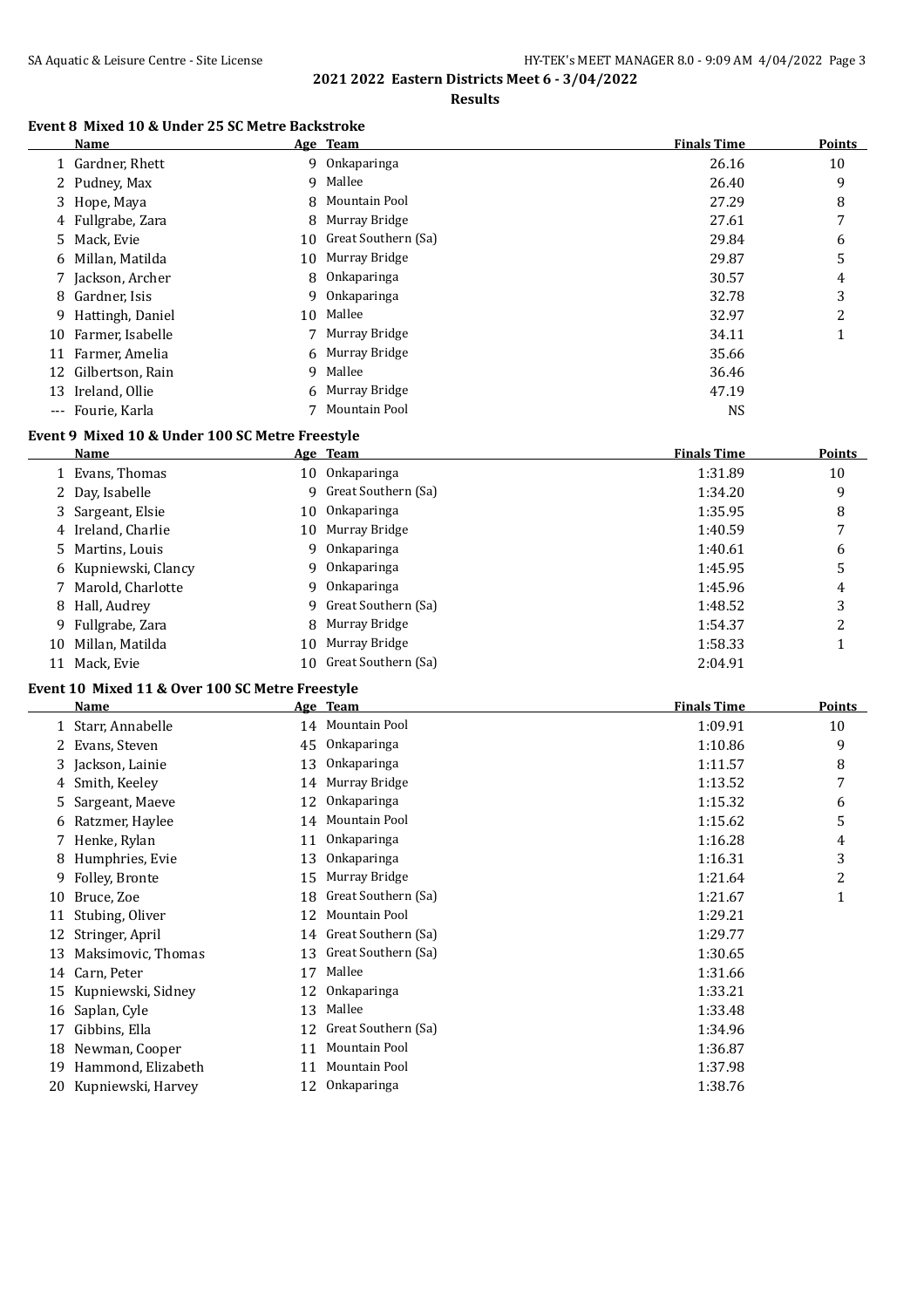**Results**

# **(Event 10 Mixed 11 & Over 100 SC Metre Freestyle)**

|          | Name                                            |    | Age Team               | <b>Finals Time</b> | Points       |
|----------|-------------------------------------------------|----|------------------------|--------------------|--------------|
|          | 21 Saplan, Chloe                                |    | 12 Mallee              | 1:41.96            |              |
|          | 22 Doyle, Madison                               |    | 13 Mountain Pool       | 1:42.52            |              |
|          | 23 Carn, Melissa                                |    | 19 Mallee              | 1:43.83            |              |
|          | 24 Maksimovic, Phoebe                           |    | 11 Great Southern (Sa) | 1:44.44            |              |
|          | 25 Evans, Emily                                 |    | 11 Mallee              | 1:49.50            |              |
| 26       | Taylor, Zara                                    |    | 26 Great Southern (Sa) | 1:55.20            |              |
| 27       | Carn, Andrew                                    |    | 14 Mallee              | 2:11.71            |              |
|          | Coneybeer, Dante<br>False start                 |    | 14 Great Southern (Sa) | DQ                 |              |
|          | --- Fromentin, William                          |    | 13 Mountain Pool       | <b>NS</b>          |              |
|          | Event 11 Mixed 10 & Under 50 SC Metre Butterfly |    |                        |                    |              |
|          | <b>Name</b>                                     |    | Age Team               | <b>Finals Time</b> | Points       |
|          | 1 Kupniewski, Clancy                            |    | 9 Onkaparinga          | 1:02.93            | 10           |
|          | Event 12 Mixed 11 & Over 50 SC Metre Butterfly  |    |                        |                    |              |
|          | <b>Name</b>                                     |    | Age Team               | <b>Finals Time</b> | Points       |
|          | 1 Starr, Annabelle                              |    | 14 Mountain Pool       | 35.79              | 10           |
|          | 2 Humphries, Evie                               |    | 13 Onkaparinga         | 36.93              | 9            |
|          | 3 Willett, Isabel                               |    | 15 Onkaparinga         | 37.73              | 8            |
|          | 4 Macdonald, Julia                              |    | 13 Onkaparinga         | 39.70              | 7            |
|          | 5 Ratzmer, Haylee                               |    | 14 Mountain Pool       | 40.95              | 6            |
|          | 6 Coneybeer, Dante                              |    | 14 Great Southern (Sa) | 41.21              | 5            |
|          | 7 Smith, Keeley                                 |    | 14 Murray Bridge       | 41.24              | 4            |
| 8        | Newman, Ella                                    |    | 14 Mountain Pool       | 41.92              | 3            |
| 9.       | Fourie, Emma                                    |    | 12 Mountain Pool       | 42.75              | 2            |
|          | 10 Ireland, Ella                                |    | 12 Murray Bridge       | 45.97              | $\mathbf{1}$ |
|          | 11 Stubing, Oliver                              |    | 12 Mountain Pool       | 51.26              |              |
|          | 12 Macdonald, Lauren                            | 11 | Onkaparinga            | 52.08              |              |
|          | 13 Bressington, Alexandra                       | 11 | Mallee                 | 54.17              |              |
|          | 14 Hicks, Ellyse                                |    | 15 Great Southern (Sa) | 54.98              |              |
|          | 15 Saplan, Chloe                                |    | 12 Mallee              | 56.92              |              |
|          | 16 Newman, Cooper                               |    | 11 Mountain Pool       | 56.97              |              |
|          | 17 Gardner, Piper                               | 11 | Onkaparinga            | 58.33              |              |
|          | 18 Hammond, Elizabeth                           | 11 | Mountain Pool          | 58.98              |              |
| 19       | Carn, Peter                                     | 17 | Mallee                 | 1:05.17            |              |
| $\cdots$ | Evans, Emily                                    |    | 11 Mallee              | D <sub>0</sub>     |              |

Swimmers head did not break surface at or before 15m mark following the start or turn

# **Event 13 Mixed 200 SC Metre Freestyle**

| Name                 |     | Age Team         | <b>Finals Time</b> | <b>Points</b> |
|----------------------|-----|------------------|--------------------|---------------|
| 1 Newman, Bailey     | 17  | Mountain Pool    | 2:20.42            | 10            |
| 2 Mann, Kayla        | 13. | Mountain Pool    | 2:39.09            | 9             |
| 3 Henke, Rylan       |     | 11 Onkaparinga   | 2:52.07            | 8             |
| 4 Folley, Bronte     |     | 15 Murray Bridge | 2:57.32            |               |
| 5 Mugford, Miley     |     | 11 Onkaparinga   | 3:09.09            | 6             |
| 6 Kupniewski, Sidney |     | 12 Onkaparinga   | 3:26.26            | 5             |
| 7 Kupniewski, Harvey |     | 12 Onkaparinga   | 3:27.68            | 4             |
| 8 Carn, Peter        | 17  | Mallee           | 3:46.79            | 3             |
| 9 Kupniewski, Clancy |     | Onkaparinga      | 4:06.19            |               |
|                      |     |                  |                    |               |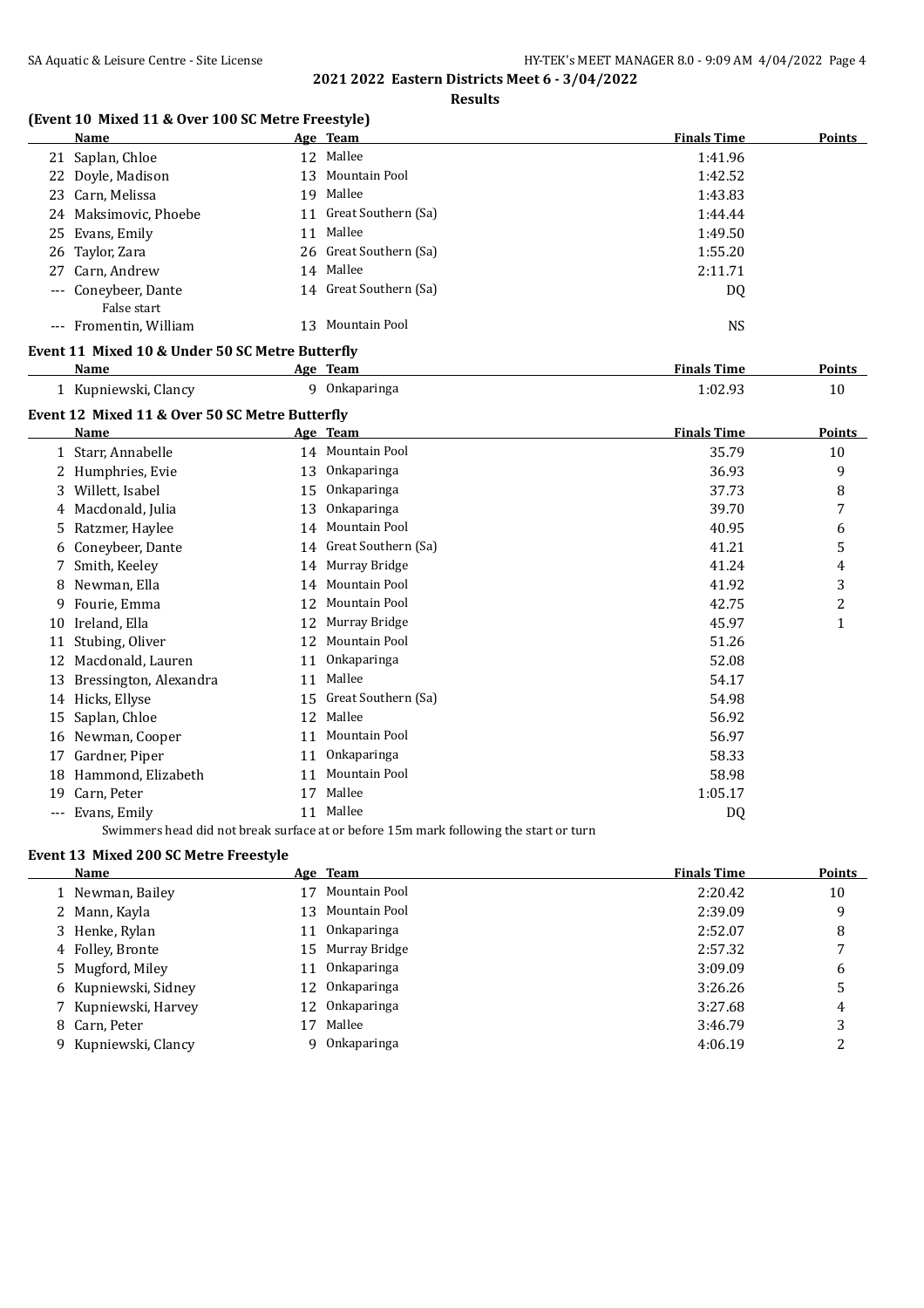**Results**

#### **Event 14 Mixed 200 SC Metre Breaststroke**

|                                                                              | Name                                                                         |  | <u>Age Team</u> | <b>Finals Time</b> | <b>Points</b> |  |
|------------------------------------------------------------------------------|------------------------------------------------------------------------------|--|-----------------|--------------------|---------------|--|
|                                                                              | 1 Jackson, Lainie                                                            |  | 13 Onkaparinga  | 3:21.70            | 10            |  |
|                                                                              | 2 Kupniewski, Harvey                                                         |  | 12 Onkaparinga  | 4:23.37            | q             |  |
|                                                                              | --- Kupniewski, Sidney                                                       |  | 12 Onkaparinga  | DQ                 |               |  |
| At the turn or finish did not touch with both hands simultaneously/separated |                                                                              |  |                 |                    |               |  |
|                                                                              | --- Kupniewski, Clancy                                                       |  | 9 Onkaparinga   | DQ                 |               |  |
|                                                                              | At the turn or finish did not touch with both hands simultaneously/separated |  |                 |                    |               |  |

# **Event 15 Mixed 10 & Under 25 SC Metre Breaststroke**

|    | Name                                              |    | Age Team               | <b>Finals Time</b> | <b>Points</b> |
|----|---------------------------------------------------|----|------------------------|--------------------|---------------|
|    | 1 Day, Isabelle                                   |    | 9 Great Southern (Sa)  | 28.53              | 10            |
|    | 2 Brodie-Tyrrell, Ada                             | 9  | Onkaparinga            | 29.98              | 9             |
|    | 3 Ireland, Charlie                                |    | 10 Murray Bridge       | 30.20              | 8             |
|    | 4 Pudney, Max                                     | 9  | Mallee                 | 31.06              | 7             |
|    | 5 Gardner, Rhett                                  | 9  | <b>Onkaparinga</b>     | 31.26              | 6             |
|    | 6 Hattingh, Daniel                                |    | 10 Mallee              | 32.38              | 5             |
|    | 7 Martins, Louis                                  | 9  | <b>Onkaparinga</b>     | 34.07              | 4             |
| 8  | Baxter, Lily                                      | 10 | Great Southern (Sa)    | 34.13              | 3             |
| 9  | Farmer, Isabelle                                  |    | Murray Bridge          | 35.44              | 2             |
| 10 | Mack, Evie                                        |    | 10 Great Southern (Sa) | 35.65              |               |
|    | 11 Hope, Maya                                     | 8  | Mountain Pool          | 36.04              |               |
|    | 12 Jackson, Archer                                | 8  | Onkaparinga            | 38.34              |               |
|    | Event 16 Mixed 10 & Under 100 SC Metre Backstroke |    |                        |                    |               |
|    | Name                                              |    | Age Team               | <b>Finals Time</b> | <b>Points</b> |
|    | 1 Hall, Audrey                                    | 9  | Great Southern (Sa)    | 2:15.65            | 10            |

# **Event 17 Mixed 11 & Over 100 SC Metre Backstroke**

|    | <b>Name</b>            |    | Age Team               | <b>Finals Time</b> | Points |
|----|------------------------|----|------------------------|--------------------|--------|
|    | 1 Newman, Bailey       | 17 | Mountain Pool          | 1:13.77            | 10     |
|    | 2 Starr, Annabelle     |    | 14 Mountain Pool       | 1:22.79            | 9      |
|    | 3 Bruce, Zoe           |    | 18 Great Southern (Sa) | 1:30.40            | 8      |
|    | 4 Macdonald, Julia     | 13 | Onkaparinga            | 1:31.08            |        |
|    | 5 Coneybeer, Dante     |    | 14 Great Southern (Sa) | 1:37.01            | 6      |
|    | 6 Hope, Amelie         |    | 11 Mountain Pool       | 1:37.63            | 5      |
|    | 7 Fourie, Emma         |    | 12 Mountain Pool       | 1:39.37            | 4      |
|    | 8 Hateley, Samuel      |    | 12 Great Southern (Sa) | 1:44.94            | 3      |
|    | 9 Hudson, Isabella     |    | 12 Great Southern (Sa) | 1:46.06            | 2      |
|    | 10 Gardner, Piper      |    | 11 Onkaparinga         | 1:47.46            |        |
| 11 | Macdonald, Lauren      |    | 11 Onkaparinga         | 1:56.01            |        |
|    | --- Fromentin, William |    | <b>Mountain Pool</b>   | <b>NS</b>          |        |

# **Event 18 Mixed 10 & Under 50 SC Metre Freestyle**

| Name                |    | Age Team              | <b>Finals Time</b> | <b>Points</b> |
|---------------------|----|-----------------------|--------------------|---------------|
| 1 Day, Isabelle     |    | 9 Great Southern (Sa) | 40.91              | 10            |
| 2 Evans, Thomas     |    | 10 Onkaparinga        | 41.38              | 9             |
| 3 Sargeant, Elsie   |    | 10 Onkaparinga        | 41.42              | 8             |
| 4 Martins, Louis    |    | 9 Onkaparinga         | 44.45              |               |
| 5 Saplan, Josh      |    | 8 Mallee              | 45.26              | 6             |
| 6 Ireland, Charlie  |    | 10 Murray Bridge      | 46.43              | 5             |
| 7 Saplan, Camille   |    | 10 Mallee             | 48.31              | 4             |
| 8 Marold, Charlotte | 9. | Onkaparinga           | 48.51              | 3             |
| 9 Hall, Audrey      |    | 9 Great Southern (Sa) | 48.62              | 2             |
|                     |    |                       |                    |               |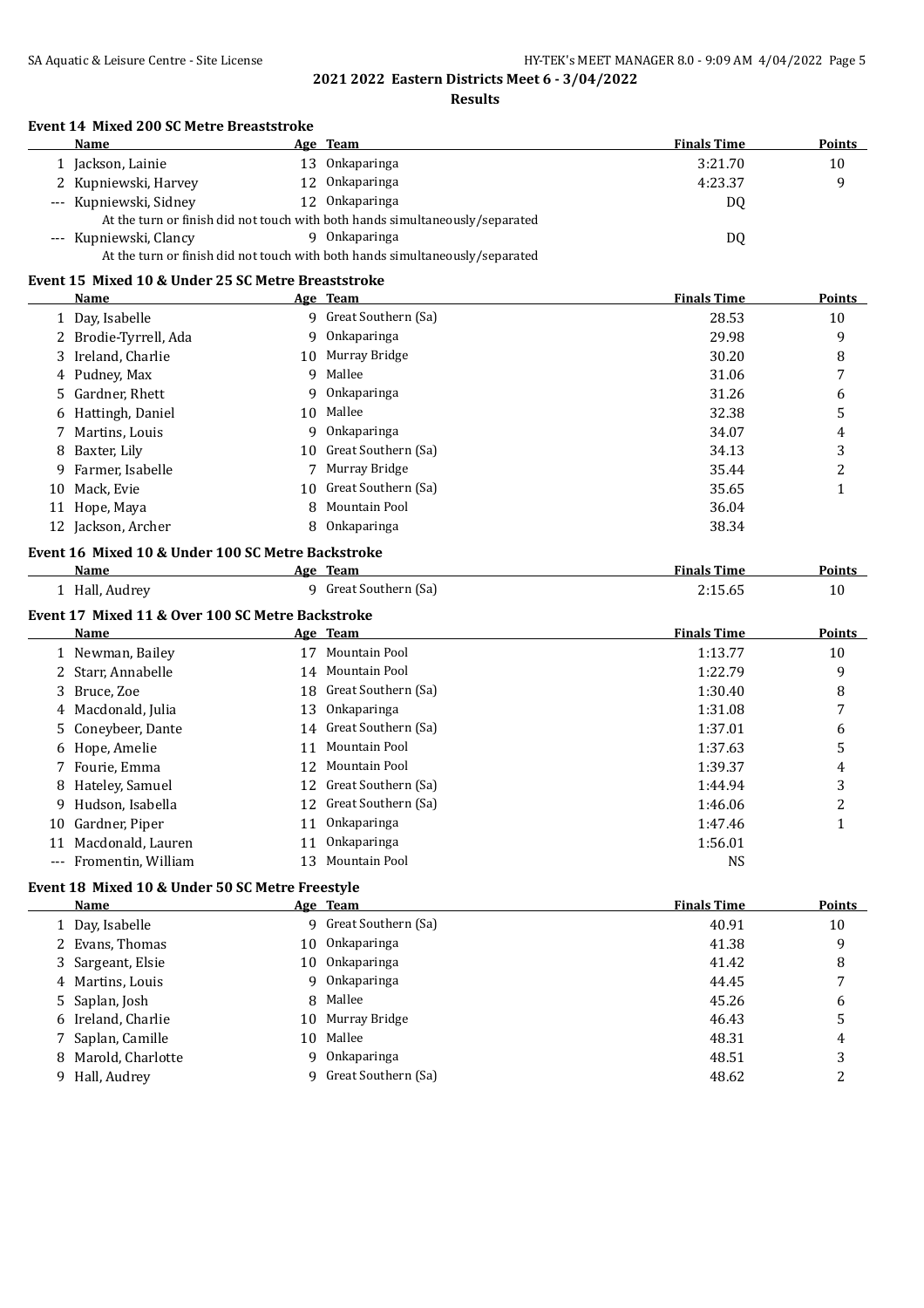**Results**

# **(Event 18 Mixed 10 & Under 50 SC Metre Freestyle)**

|    | Name                   |    | Age Team               | <b>Finals Time</b> | <b>Points</b> |
|----|------------------------|----|------------------------|--------------------|---------------|
|    | 10 Fullgrabe, Zara     |    | 8 Murray Bridge        | 50.95              |               |
| 11 | Millan, Matilda        |    | 10 Murray Bridge       | 51.66              |               |
|    | 12 Brodie-Tyrrell, Ada | 9  | Onkaparinga            | 52.66              |               |
|    | 13 Gardner, Isis       |    | 9 Onkaparinga          | 53.78              |               |
|    | 14 Jackson, Archer     |    | 8 Onkaparinga          | 55.93              |               |
|    | 15 Mack, Evie          |    | 10 Great Southern (Sa) | 56.03              |               |
|    | 16 Kupniewski, Clancy  | Q. | Onkaparinga            | 56.50              |               |
| 17 | Gardner, Rhett         | 9  | Onkaparinga            | 58.34              |               |
|    | 18 Farmer, Amelia      |    | 6 Murray Bridge        | 1:06.82            |               |
| 19 | Gilbertson, Rain       |    | 9 Mallee               | 1:22.19            |               |

#### **Event 19 Mixed 11 & Over 50 SC Metre Freestyle**

|    | <b>Name</b>              |    | Age Team               | <b>Finals Time</b> | <b>Points</b>           |
|----|--------------------------|----|------------------------|--------------------|-------------------------|
|    | 1 Evans, Steven          | 45 | Onkaparinga            | 31.72              | 10                      |
|    | 2 Starr, Annabelle       | 14 | Mountain Pool          | 31.83              | 9                       |
|    | 3 Willett, Isabel        | 15 | Onkaparinga            | 33.06              | 8                       |
| 4  | Evans, Charlotte         | 13 | Onkaparinga            | 33.18              | 7                       |
| 5  | Mann, Kayla              | 13 | Mountain Pool          | 33.31              | 6                       |
| 6  | Bickley, Elias John Jack | 16 | Great Southern (Sa)    | 33.61              | 5                       |
|    | 7 Smith, Keeley          | 14 | Murray Bridge          | 34.76              | $\overline{\mathbf{4}}$ |
|    | 8 Humphries, Evie        | 13 | Onkaparinga            | 34.78              | 3                       |
| 9  | Newman, Ella             | 14 | Mountain Pool          | 34.81              | $\boldsymbol{2}$        |
| 10 | Sargeant, Maeve          | 12 | Onkaparinga            | 35.04              | $\mathbf{1}$            |
|    | 11 Ratzmer, Haylee       |    | 14 Mountain Pool       | 35.51              |                         |
|    | 12 Bruce, Zoe            | 18 | Great Southern (Sa)    | 37.69              |                         |
|    | 13 Ireland, Ella         | 12 | Murray Bridge          | 37.76              |                         |
| 14 | Baxter, Hamish           | 13 | Great Southern (Sa)    | 38.47              |                         |
| 15 | Mugford, Miley           | 11 | Onkaparinga            | 38.92              |                         |
| 16 | Coneybeer, Dante         | 14 | Great Southern (Sa)    | 39.03              |                         |
|    | 17 Hudson, Isabella      | 12 | Great Southern (Sa)    | 39.27              |                         |
|    | 18 Stubing, Oliver       | 12 | Mountain Pool          | 39.53              |                         |
| 19 | Saplan, Cyle             | 13 | Mallee                 | 39.55              |                         |
|    | 20 Stringer, April       |    | 14 Great Southern (Sa) | 40.15              |                         |
|    | 21 Millan, David         | 51 | Murray Bridge          | 40.63              |                         |
| 22 | Maksimovic, Thomas       | 13 | Great Southern (Sa)    | 40.96              |                         |
| 23 | Kupniewski, Sidney       | 12 | Onkaparinga            | 41.58              |                         |
|    | 24 Gibbins, Ella         | 12 | Great Southern (Sa)    | 42.61              |                         |
| 25 | Macdonald, Lauren        | 11 | Onkaparinga            | 42.79              |                         |
|    | 26 Mitchell, Hayley      | 13 | Great Southern (Sa)    | 42.90              |                         |
| 27 | <b>Bickley, Darius</b>   | 14 | Great Southern (Sa)    | 43.29              |                         |
| 28 | Maksimovic, Phoebe       | 11 | Great Southern (Sa)    | 43.57              |                         |
| 29 | Mitchell, Chloe          | 13 | Great Southern (Sa)    | 43.79              |                         |
|    | 30 Marold, Jensen        | 11 | Onkaparinga            | 44.06              |                         |
| 31 | Saplan, Chloe            | 12 | Mallee                 | 44.45              |                         |
|    | 32 Hicks, Ellyse         | 15 | Great Southern (Sa)    | 44.72              |                         |
|    | 33 Carn, Peter           | 17 | Mallee                 | 45.09              |                         |
| 34 | Bressington, Alexandra   | 11 | Mallee                 | 45.22              |                         |
|    | 35 Hateley, Samuel       | 12 | Great Southern (Sa)    | 45.30              |                         |
| 36 | Kupniewski, Harvey       | 12 | Onkaparinga            | 46.05              |                         |
|    | 37 Carn, Melissa         |    | 19 Mallee              | 47.48              |                         |
| 38 | Evans, Emily             | 11 | Mallee                 | 47.91              |                         |
| 39 | Carn, Andrew             |    | 14 Mallee              | 57.25              |                         |
|    |                          |    |                        |                    |                         |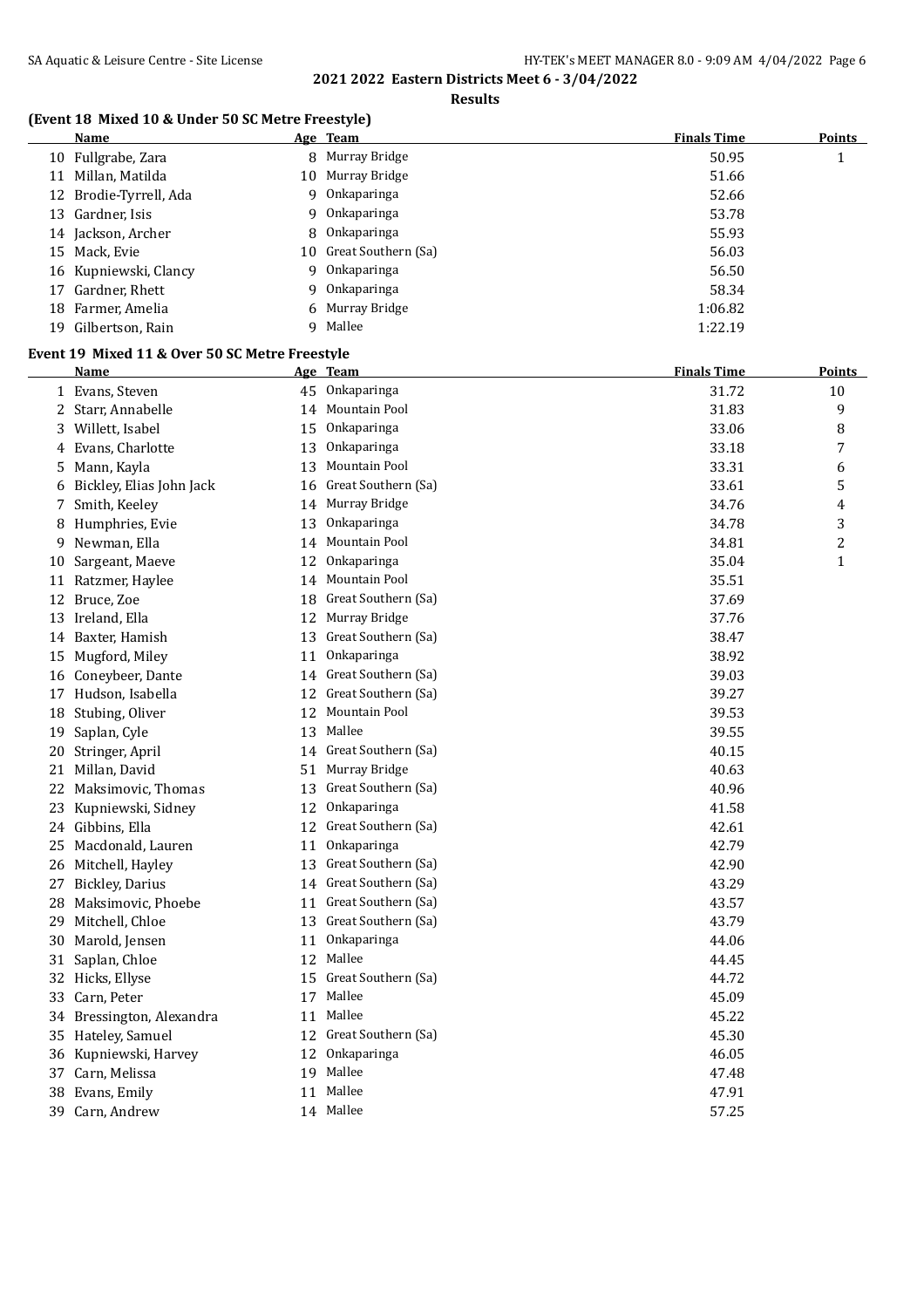**Results**

|       | (Event 19 Mixed 11 & Over 50 SC Metre Freestyle)<br><b>Name</b>    |    | Age Team                                                                              | <b>Finals Time</b> | Points         |
|-------|--------------------------------------------------------------------|----|---------------------------------------------------------------------------------------|--------------------|----------------|
|       | 40 Hinze, Patrick                                                  |    | 12 Mountain Pool                                                                      | 57.94              |                |
|       | --- Taylor, Zara                                                   |    | 26 Great Southern (Sa)                                                                | <b>NS</b>          |                |
|       | --- Fromentin, William                                             |    | 13 Mountain Pool                                                                      | <b>NS</b>          |                |
|       | Event 20 Mixed 100 SC Metre Butterfly                              |    |                                                                                       |                    |                |
|       | Name                                                               |    | Age Team                                                                              | <b>Finals Time</b> | <b>Points</b>  |
|       | 1 Humphries, Evie                                                  |    | 13 Onkaparinga                                                                        | 1:30.23            | 10             |
|       | 2 Hope, Amelie                                                     |    | 11 Mountain Pool                                                                      | 1:46.40            | 9              |
| 3     | Henke, Rylan                                                       |    | 11 Onkaparinga                                                                        | 1:50.49            | 8              |
| $---$ | Carn, Peter                                                        |    | 17 Mallee                                                                             | DQ                 |                |
|       | False start                                                        |    |                                                                                       |                    |                |
|       | Event 22 Mixed 12 & Under 25 SC Metre Butterfly                    |    |                                                                                       |                    |                |
|       | Name                                                               |    | Age Team                                                                              | <b>Finals Time</b> | Points         |
|       | 1 Gibbins, Ella                                                    |    | 12 Great Southern (Sa)                                                                | 19.90              | 10             |
|       | 2 Stubing, Oliver                                                  |    | 12 Mountain Pool                                                                      | 21.89              | 9              |
| 3     | Newman, Cooper                                                     |    | 11 Mountain Pool                                                                      | 22.16              | 8              |
| 4     | Evans, Emily                                                       |    | 11 Mallee                                                                             | 24.45              | 7              |
| 5     | Kupniewski, Harvey                                                 |    | 12 Onkaparinga                                                                        | 24.92              | 6              |
| 6     | Fullgrabe, Zara                                                    | 8  | Murray Bridge                                                                         | 24.97              | 5              |
| *7    | Hope, Maya                                                         | 8  | Mountain Pool                                                                         | 25.80              | 3.50           |
| *7    | Kupniewski, Sidney                                                 |    | 12 Onkaparinga                                                                        | 25.80              | 3.50           |
| 9     | Marold, Charlotte                                                  |    | 9 Onkaparinga                                                                         | 28.72              |                |
|       |                                                                    | 9  | Great Southern (Sa)                                                                   |                    | 2              |
| 10    | Hall, Audrey                                                       |    |                                                                                       | 31.20              | $\mathbf{1}$   |
|       | --- Farmer, Isabelle                                               |    | 7 Murray Bridge                                                                       | DQ                 |                |
|       | More than one breaststroke kick per arm pull<br>--- Hinze, Patrick |    | 12 Mountain Pool                                                                      | DQ                 |                |
|       |                                                                    |    | Swimmers head did not break surface at or before 15m mark following the start or turn |                    |                |
|       | --- Millan, Matilda                                                |    | 10 Murray Bridge                                                                      | DQ                 |                |
|       |                                                                    |    | Swimmers head did not break surface at or before 15m mark following the start or turn |                    |                |
|       | Event 23 Mixed 10 & Under 100 SC Metre IM                          |    |                                                                                       |                    |                |
|       | Name                                                               |    | Age Team                                                                              | <b>Finals Time</b> | Points         |
|       | 1 Sargeant, Elsie                                                  |    | 10 Onkaparinga                                                                        | 1:52.59            | 10             |
|       | 2 Evans, Thomas                                                    |    | 10 Onkaparinga                                                                        | 1:52.70            | 9              |
| 3     | Ireland, Charlie                                                   | 10 | Murray Bridge                                                                         | 2:04.13            | 8              |
|       | Marold, Charlotte                                                  | 9  | Onkaparinga                                                                           | 2:06.38            | 7              |
| 4     | 5 Millan, Matilda                                                  | 10 | Murray Bridge                                                                         | 2:17.42            |                |
|       |                                                                    |    |                                                                                       |                    | 6              |
|       | Event 24 Mixed 11 & Over 100 SC Metre IM                           |    |                                                                                       |                    |                |
|       | <b>Name</b>                                                        |    | Age Team                                                                              | <b>Finals Time</b> | <b>Points</b>  |
|       | 1 Starr, Annabelle                                                 |    | 14 Mountain Pool                                                                      | 1:19.46            | $10\,$         |
| 2     | Evans, Charlotte                                                   | 13 | Onkaparinga                                                                           | 1:23.21            | 9              |
| 3     | Jackson, Lainie                                                    | 13 | Onkaparinga                                                                           | 1:24.41            | 8              |
| 4     | Mann, Kayla                                                        | 13 | Mountain Pool                                                                         | 1:25.28            | 7              |
| 5     | Ratzmer, Haylee                                                    | 14 | Mountain Pool                                                                         | 1:26.15            | 6              |
| 6     | Folley, Bronte                                                     | 15 | Murray Bridge                                                                         | 1:27.94            | 5              |
| 7     | Smith, Keeley                                                      | 14 | Murray Bridge                                                                         | 1:30.38            | 4              |
| 8     | Humphries, Evie                                                    | 13 | Onkaparinga                                                                           | 1:30.45            | 3              |
| 9     | Sargeant, Maeve                                                    | 12 | Onkaparinga                                                                           | 1:31.01            | $\overline{c}$ |
| 10    | Fourie, Emma                                                       | 12 | Mountain Pool                                                                         | 1:33.87            | 1              |
| 11    | Newman, Ella                                                       | 14 | Mountain Pool                                                                         | 1:34.57            |                |
|       | 12 Hope, Amelie                                                    |    | 11 Mountain Pool                                                                      | 1:38.28            |                |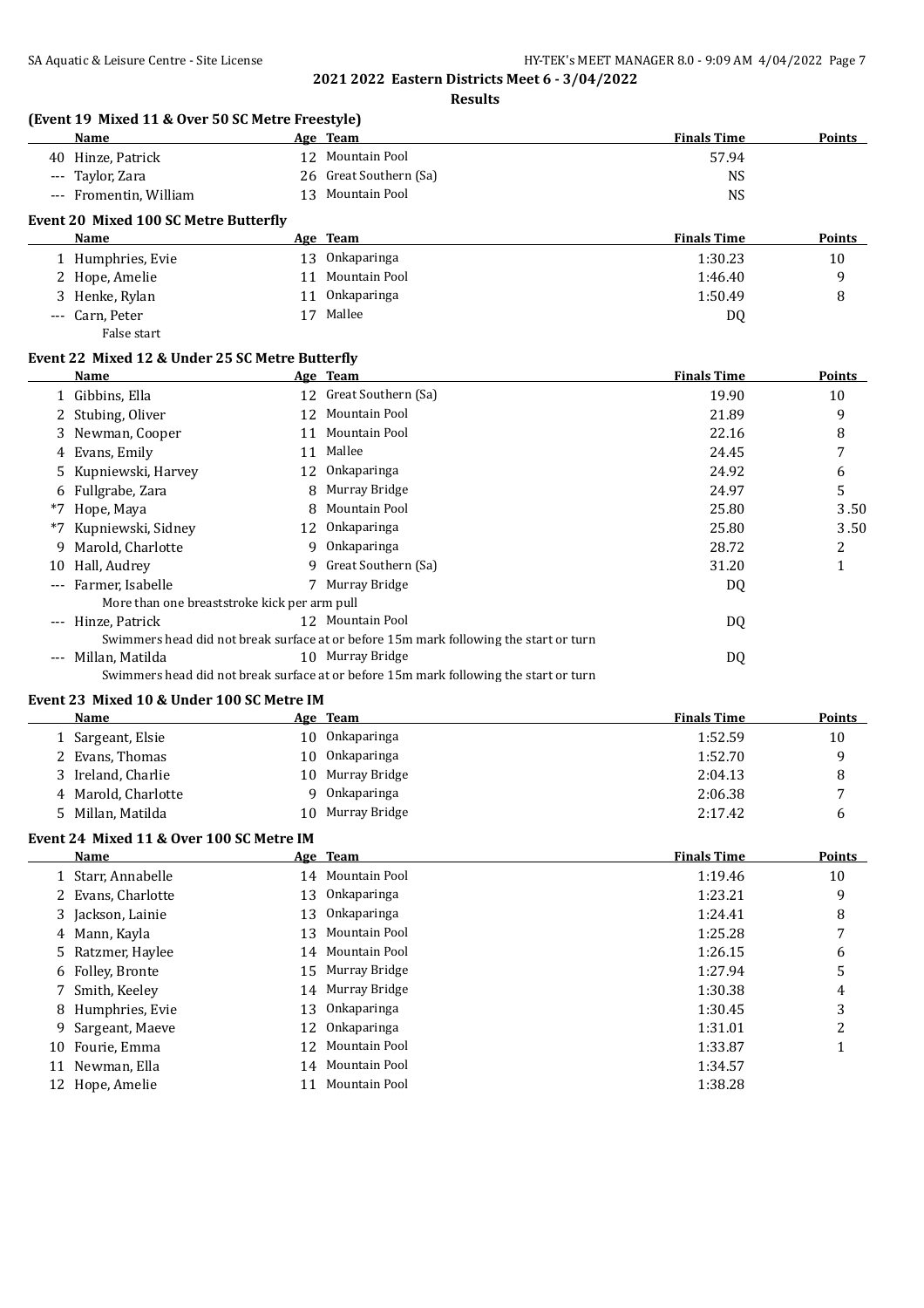**Results**

# **(Event 24 Mixed 11 & Over 100 SC Metre IM)**

| Name                                                            |    | Age Team               | <b>Finals Time</b> | Points |  |  |
|-----------------------------------------------------------------|----|------------------------|--------------------|--------|--|--|
| 13 Ireland, Ella                                                |    | 12 Murray Bridge       | 1:42.88            |        |  |  |
| 14 Mugford, Miley                                               | 11 | Onkaparinga            | 1:44.70            |        |  |  |
| 15 Hammond, Elizabeth                                           |    | 11 Mountain Pool       | 1:47.64            |        |  |  |
| 16 Marold, Jensen                                               | 11 | Onkaparinga            | 1:52.97            |        |  |  |
| 17 Mitchell, Hayley                                             |    | 13 Great Southern (Sa) | 1:55.11            |        |  |  |
| 18 Mitchell, Chloe                                              |    | 13 Great Southern (Sa) | 1:55.73            |        |  |  |
| 19 Carn, Melissa                                                |    | 19 Mallee              | 2:03.80            |        |  |  |
| --- Gardner, Piper                                              | 11 | <b>Onkaparinga</b>     | DQ                 |        |  |  |
| Swimmer not on back upon leaving the wall after the turn - back |    |                        |                    |        |  |  |

#### **Event 25 Mixed 10 & Under 50 SC Metre Breaststroke**

|    | Name                  |   | Age Team               | <b>Finals Time</b> | <b>Points</b> |
|----|-----------------------|---|------------------------|--------------------|---------------|
|    | 1 Sargeant, Elsie     |   | 10 Onkaparinga         | 52.53              | 10            |
|    | 2 Saplan, Camille     |   | 10 Mallee              | 58.23              | 9             |
|    | 3 Saplan, Josh        |   | 8 Mallee               | 59.24              | 8             |
|    | 4 Evans, Thomas       |   | 10 Onkaparinga         | 1:00.66            |               |
|    | 5 Day, Isabelle       |   | 9 Great Southern (Sa)  | 1:02.01            | 6             |
|    | 6 Marold, Charlotte   |   | 9 Onkaparinga          | 1:05.74            | 5             |
|    | 7 Brodie-Tyrrell, Ada |   | 9 Onkaparinga          | 1:06.29            | 4             |
|    | 8 Farmer, Amelia      |   | 6 Murray Bridge        | 1:11.77            | 3             |
|    | 9 Hattingh, Daniel    |   | 10 Mallee              | 1:12.34            | ີ             |
| 10 | Gardner, Isis         | 9 | Onkaparinga            | 1:13.40            |               |
| 11 | Mack, Evie            |   | 10 Great Southern (Sa) | 1:15.46            |               |

# **Event 26 Mixed 11 & Over 50 SC Metre Breaststroke**

|       | <b>Name</b>              |    | Age Team             | <b>Finals Time</b> | <b>Points</b>  |
|-------|--------------------------|----|----------------------|--------------------|----------------|
|       | 1 Newman, Bailey         | 17 | Mountain Pool        | 36.05              | 10             |
|       | Ratzmer, Haylee          | 14 | Mountain Pool        | 43.18              | 9              |
| 3     | Folley, Bronte           | 15 | Murray Bridge        | 44.49              | 8              |
| 4     | Jackson, Lainie          | 13 | Onkaparinga          | 44.72              | 7              |
| 5     | Willett, Isabel          | 15 | Onkaparinga          | 45.38              | 6              |
| 6     | Evans, Charlotte         | 13 | Onkaparinga          | 45.64              | 5              |
|       | Sargeant, Maeve          | 12 | Onkaparinga          | 46.51              | 4              |
| 8     | Macdonald, Julia         | 13 | Onkaparinga          | 47.21              | 3              |
| 9     | Hope, Amelie             | 11 | Mountain Pool        | 49.37              | $\overline{c}$ |
| 10    | Bickley, Elias John Jack | 16 | Great Southern (Sa)  | 50.10              | 1              |
| 11    | Fourie, Emma             | 12 | Mountain Pool        | 50.36              |                |
|       | Hudson, Isabella         | 12 | Great Southern (Sa)  | 50.89              |                |
| 13    | Baxter, Hamish           | 13 | Great Southern (Sa)  | 52.48              |                |
| 14    | Saplan, Chloe            | 12 | Mallee               | 55.01              |                |
| 15    | Hammond, Elizabeth       | 11 | Mountain Pool        | 55.07              |                |
| $*16$ | Ireland, Ella            | 12 | Murray Bridge        | 56.04              |                |
| $*16$ | Henke, Rylan             | 11 | Onkaparinga          | 56.04              |                |
| 18    | Macdonald, Lauren        | 11 | Onkaparinga          | 56.65              |                |
| 19    | Doyle, Madison           | 13 | <b>Mountain Pool</b> | 57.28              |                |
| 20    | Mitchell, Hayley         | 13 | Great Southern (Sa)  | 58.56              |                |
| 21    | Maksimovic, Phoebe       | 11 | Great Southern (Sa)  | 58.91              |                |
|       | Hateley, Samuel          | 12 | Great Southern (Sa)  | 58.93              |                |
| 23    | Mitchell, Chloe          | 13 | Great Southern (Sa)  | 59.31              |                |
| 24    | Stringer, April          | 14 | Great Southern (Sa)  | 1:02.88            |                |
| 25    | Evans, Emily             | 11 | Mallee               | 1:03.06            |                |
|       | 26 Gardner, Piper        | 11 | Onkaparinga          | 1:04.99            |                |
|       |                          |    |                      |                    |                |